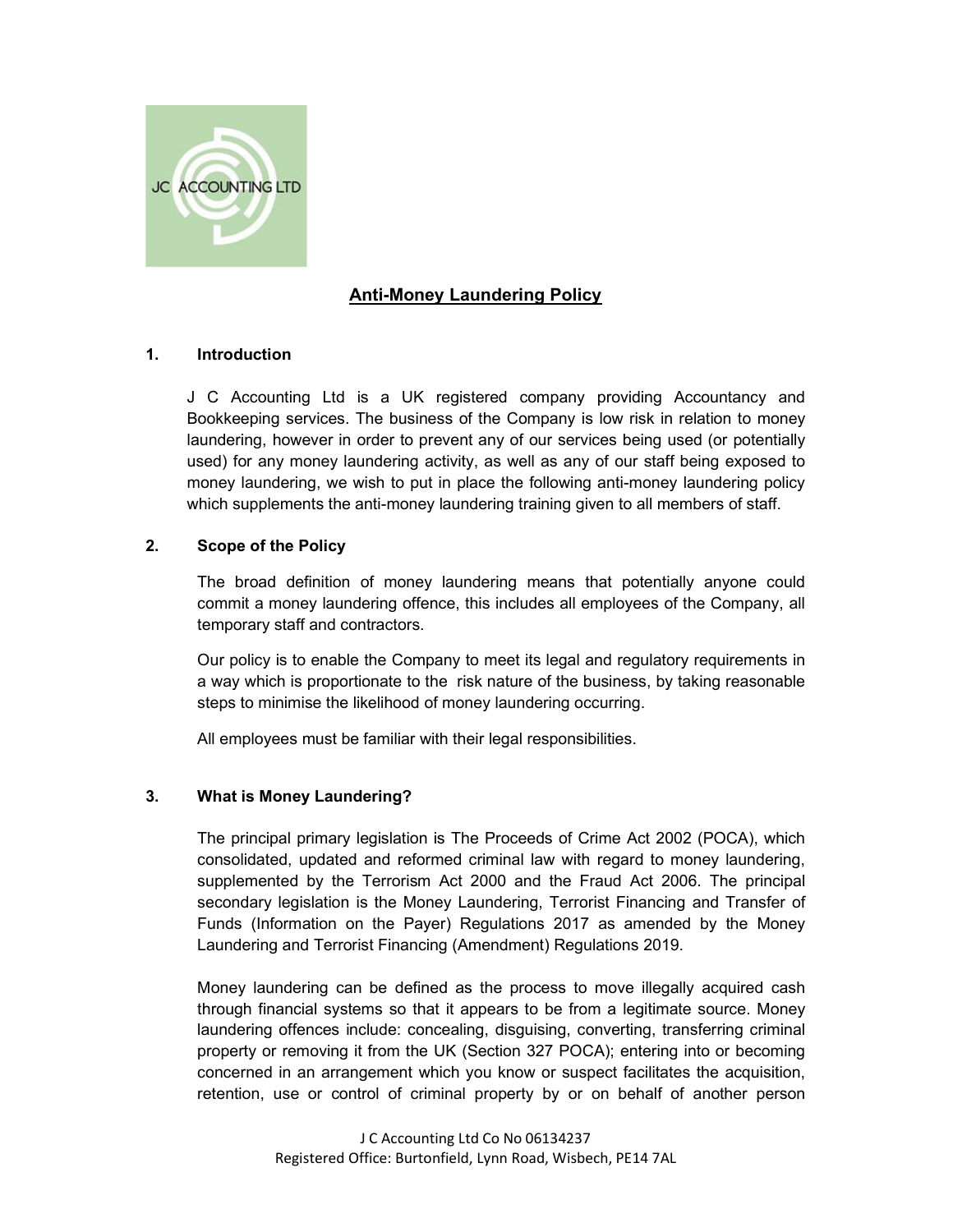(Section 328 POCA); and acquiring, using or possessing criminal property (Section 329 POCA).

There are also several secondary offences, failure to disclose knowledge or suspicion of money laundering to the Money Laundering Reporting Officer (MLRO); failure by the MLRO to disclose knowledge or suspicion of money laundering to the National Crime Agency; and 'tipping off' whereby somebody informs a person or persons who are, or who are suspected of being involved in money laundering, in such a way as to reduce the likelihood of their being investigated or prejudicing an investigation.

Any member of staff could potentially be caught by the money laundering provisions, if they suspect money laundering and either become involved with it in some way, and/or do nothing about it. This Policy sets out how any concerns should be raised.

## 4. Money Laundering Reporting Officer (MLRO)

The Company will appoint a MLRO to receive disclosures about money laundering activity and be responsible for anti-money laundering activity within the Company. The officer nominated to do this is Jayne Perry.

The MLRO will ensure that appropriate training and awareness is provided to new and existing employees and that this is reviewed and updated as required.

The MLRO will ensure that appropriate anti-money laundering systems and processes are incorporated by the Company.

#### 5. Suspicions of Money Laundering

All employees must as soon as I practical report any knowledge of or suspicion of (or where there are reasonable grounds to suspect) suspicious activity to the MLRO in the prescribed form as set out in this policy document.

Once the matter has been reported to the MLRO, must follow the directions given to and must NOT make any further enquiry into the matter.

The employee must NOT voice any suspicions to the person(s) whom they suspect of money laundering, as this may result in the commission of the offence of "tipping off". They must NOT discuss the matter with others or note on the file that a report has been made to the MLRO in case this results in the suspect becoming aware of the situation.

#### 6. Consideration of the Disclosure by the MLRO

Once the MLRO has received the report, it must be evaluated in a timely manner in order to determine whether:

There is actual or suspected money laundering taking place; or